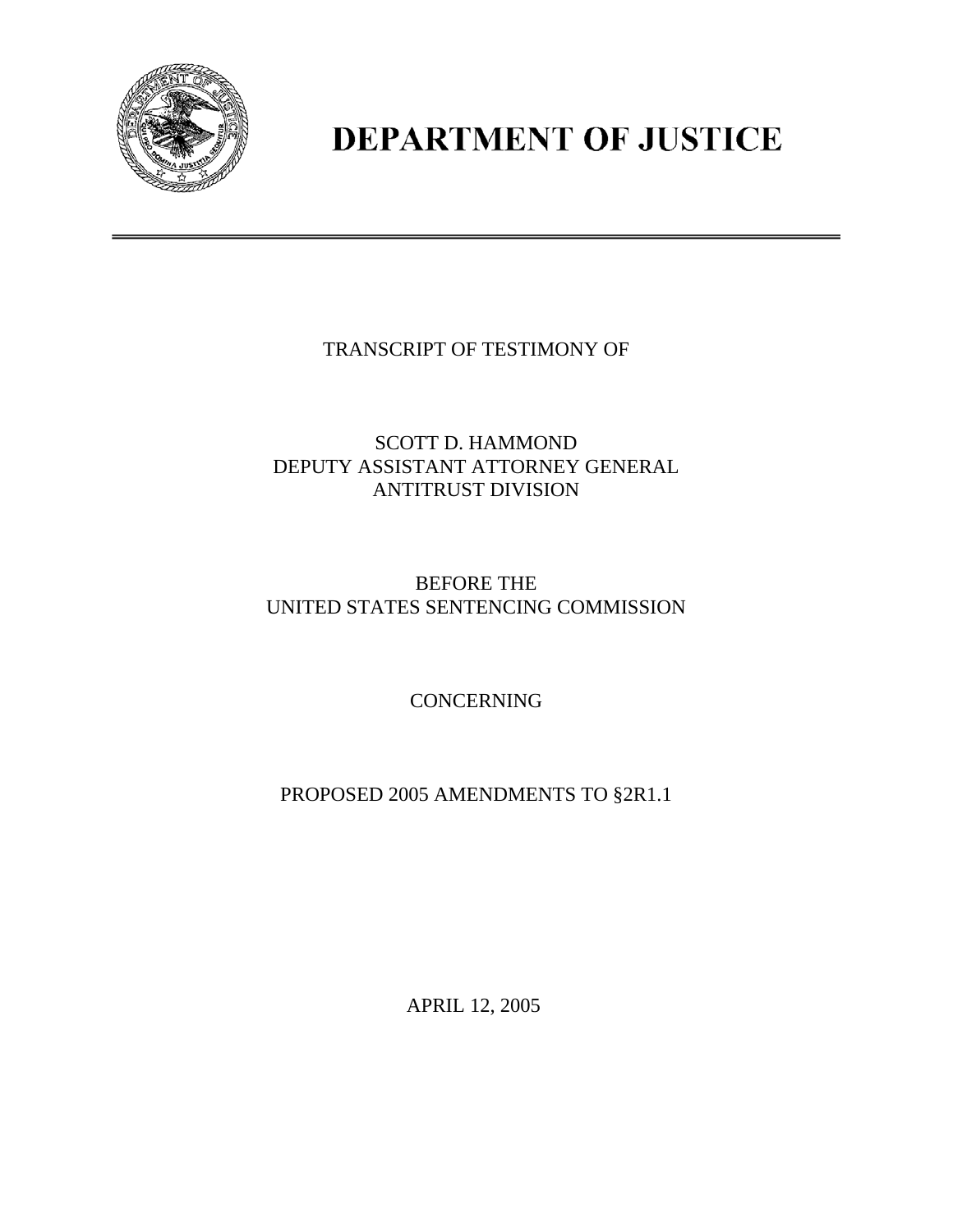JUDGE HINOJOSA: Thank you all very much, and we appreciate your time. We'll go on to the next panel, who have been very patient. The next panel consists of two individuals, Scott Hammond, who's the Deputy Assistant Attorney General for the Antitrust Division of the U.S. Department of Justice, and Robert McCampbell, who is the U.S. Attorney for the Western District of Oklahoma, and who is the Chair of the Attorney General Advisory Subcommittee on Sentencing. Mr. Hammond, did you want to go first, sir?

MR. HAMMOND: Yes, please. Thank you.

JUDGE HINOJOSA: We do appreciate your patience.

MR. HAMMOND: Well, I was going to say that it is a great pleasure to be here, but going second and listening to all those great questions and not having a chance to jump in immediately, I gotta tell you was a little rough, but I'm really happy to have this opportunity to address you, to talk about the division's proposal to amend 2R1.1, and to talk about what we understand to be the intent of the legislation, the 2004 Act, raising the statutory maximums.

Let me begin by talking about what Chairman Sensenbrenner said when the House passed the legislation because I think it goes to one of the issues that this Commission obviously is concerned about in terms of do we just adjust at the top, do we adjust also at the bottom, you know, what was the intention of Congress, because you won't see anywhere in the legislative history a mention that they were specifically only interested in raising it at the top. That's not what was at work here. What was at work here was exactly what Commissioner Howell was talking about, by closing the gap between antitrust and other white collar offenses, like fraud. So, Chairman Sensenbrenner said, in discussing the increased penalty provisions, that this should send an unmistakable message to those who consider violating the antitrust laws that if they are caught, they will spend much more time considering the consequences of their actions within the confinement of their prison cells. That message, I'm afraid, will not be received unless this Commission amends 2R1.1 along the lines requested in the department's proposal, and here's why. There are three components to the 2004 Act and these components, I submit to you, operate like a three-legged chair. The first component was the detrebling provision. It provides an incentive for companies to come forward and cooperate and self-report. Qualifying amnesty applicants, as you know, have their treble damage exposure limited to single damages and it removes joint and several liability. The second component was raising the statutory maximum fines tenfold, from 10 million to 100 million. The third component, of course, was tripling the statutory maximum sentences for individuals from three years to 10 years or more than tripling.

It's clearly no coincidence that Congress teamed up this detrebling provision with the increases to the statutory maximum sentences and statutory maximum fines. Their strategy, their calculated carrot and stick strategy was designed to deter and punish antitrust offense. Antitrust offense is now the first two components. The detrebling and the fines, they're self-effectuating. The Commission doesn't have to do anything for those two components to go into place. That is not the case, though, with the third component, raising the statutory maximum sentences.

Now, I've been with the division for 17 years and I can state unequivocally that jail sentences,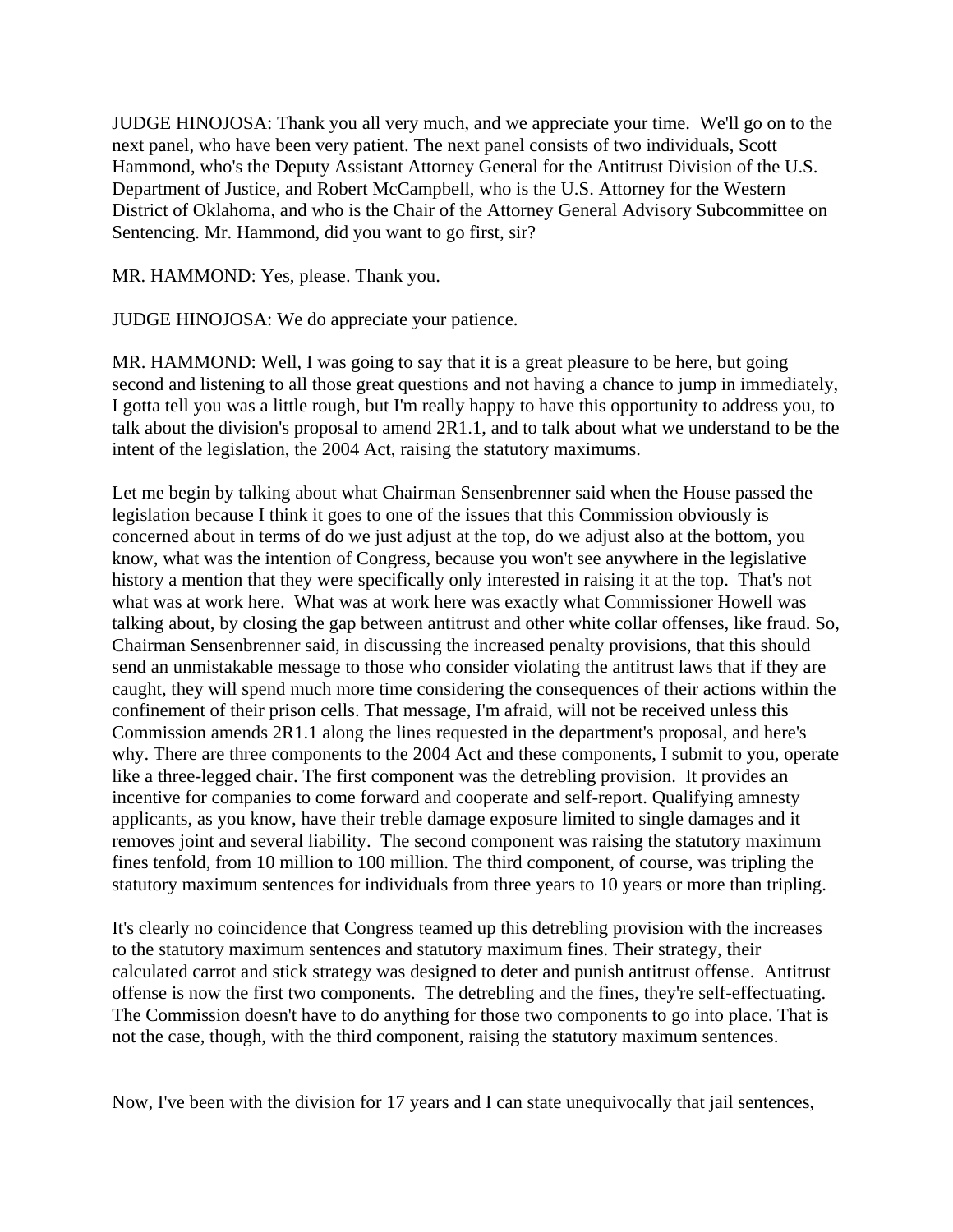individual accountability and the threat of jail sentences, is clearly the greatest single deterrent to antitrust offenses, but you don't have to spend one day as an Antitrust Division prosecutor to know that that is true. Now, I will concede, as Mr. Felman pointed out, that antitrust defendants are the most educated, the most wealthy, the highest stature defendants that you will find. If we're going to deter these defendants from victimizing American businesses and consumers, we're going to have to do it with lengthy jail sentences. The short jail sentences that were put discussed in the commentary back in 1987 are not doing the job. Those short jail sentences that are mentioned in the commentary was a different time, a different age, when three years was the statutory maximum. If this three-legged chair, this 2004 Act, is going to stand, if it's going to work, we're going to have to implement the third component, the most important component of this deterrent package.

Now, I understand that in the ABA letter that Mr. Klawiter didn't emphasize it today, so I won't either, there was talk about more time, more hearings. We are greatly concerned about any delay in implementing this delay in amending to our 1.1 because it's so essential to this deterrent package, but I would submit to you, with all due respect, that there are three things that Congress has found that this Commission can find that are unequivocal. The first is that antitrust defendants are being undeterred. The current 2R1.1, as it stands now, is not sufficient to deter these crimes. Secondly, that there is an unjustifiable gap between the way currently 2R1.1 deals with antitrust offenses and how it punishes and deters antitrust offenses versus other white collar offenses, and third, that the antitrust offenses that we are prosecuting, detecting today are much more serious and egregious than was even imagined when the guidelines were promulgated in 1987.

Now, let me give you a few examples of why I say that. Let me begin with the first example. In the mid-1990s, we prosecuted a couple of ADM executives as well as their Asian competitors for fixing prices on a feed additive called lysine that is sold to farmers around the world. This cartel was so effective that the cartel members were able to sit in a hotel room and fix the price of lysine to every country around the world effective the very next day. Prices went up 70 percent in the first six months of the conspiracy and doubled over the course of the conspiracy.

Now, when Mr. Felman said earlier show me a case, show me a case, well, I didn't bring him a copy, but I did bring for you seven copies and they're in the box right behind you, seven copies of FBI undercover tapes, highlights taken from that investigation, that will show you the lysine cartel at work.

There's also some written materials. I gave it to you both in a DVD format and in a VCR format because I would appreciate it if you had the time to take a look at it. I promise you, if you look at those tapes, you will see with your own eyes what I will try to communicate to you today, and that is, antitrust fraud, antitrust crimes are fraud. It is theft by well-dressed thieves. Make no mistake about it, and you won't when you look at those tapes. I don't know Mr. Felman's defendant in the health care example at the time that he said he represented antitrust defendant. I do know we haven't prosecuted a health care criminal case in over 15 years. So, I don't know what the facts were in that case.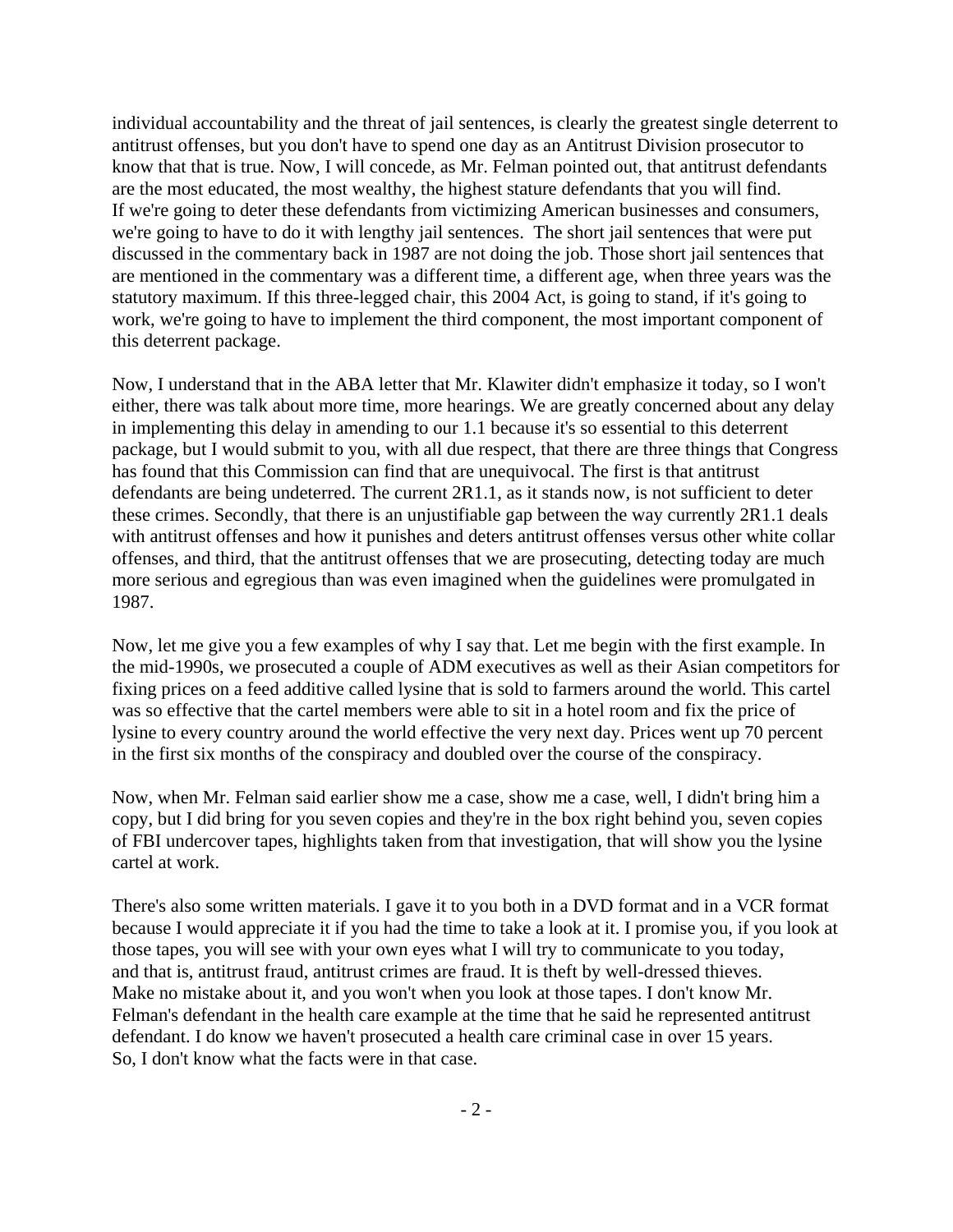MR. FELMAN: He wasn't charged.

MR. HAMMOND: I'm quite certain about that, but the cases that we are charging and prosecuting are unmistakable fraud. I mentioned back in the mid-1990s, and I mentioned that case because the 7th Circuit -- I just wanted to read to you how they characterized that case because it's also going to -- I want to follow up on upward departures and the need for greater sentences. This is how the 7th Circuit addressed the facts of the ADM case. "The facts involved in this case reflect an inexplicable lack of business ethics in an atmosphere

of

general lawlessness that infected the very heart of one of America's leading corporate citizens. Top executives at ADM and its Asian co-conspirators throughout the early '90s spied on each other, fabricated aliases and fronted organizations to hide their activities, hired prostitutes to gather information from competitors, lied, cheated, embezzled, extorted, and obstructed justice." When that case was remanded back to the District Court and the District Court judge was instructed to apply aggravating adjustments to the role and offenses of the top ADM executives, they were sentenced to 33 and to 36 months for that conduct. Under the proposal that the department has made, those same defendants would, and I submit appropriately, be sentenced to incarceration periods of 57 and 63 months, only half still of the new statutory maximum. Now, when that case was discovered in the '90s, mid '90s, it was unlike anything we had ever seen before. I mean, it was literally bigger, more serious, harmed more consumers, had a greater effect on U.S. commerce than any antitrust crime that we had ever seen. I'm not going to sit here right now and tell you that it is commonplace for us to discover conduct like that since then, but there are numerous examples and I've provided some of them in the written materials that I gave to you, numerous examples of international cartels affecting vitamins, D-RAM, graphite electrodes, chemicals, that have shared all of those brazen characteristics to this cartel, but have affected even greater volumes of commerce and had an even greater impact on consumers.

Now, having just highlighted some of those international cases, I'd be remiss if I left you with the

impression that we're only prosecuting international cases or that's where the harm is in antitrust crimes. Just this past week, we filed a 22-count indictment in the Northern District of California charging six companies and five individuals with defrauding the E-Rate Program. The E-Rate Program is a program that is used to provide Internet access, telecommunications services, computer and telecommunications networks to disadvantaged schools and libraries. There are 11 antitrust counts and there are 11 wire fraud and mail fraud counts. Okay. So, what we talked about, that Commissioner Howell was very concerned about. Those counts and the conduct itself areintertwined. The harm that they cause is indistinguishable. The guideline calculations, though, for the antitrust and the mail and wire fraud is radically different. It makes no sense. It makes no sense. We've had a number of cases like this, where we have had fraud counts and antitrust counts where it just isn't right that you have guideline calculations that are so disparate. Let me give you even what I think is the most perverse example of this. In order to have a Sherman Act violation, you have to have an agreement. An attempt to fix prices or an attempt to rig bids is not a violation of the antitrust laws. It can, however, be a wire fraud violation or mail fraud violation, if you use the wires or the mails. So, you can have a situation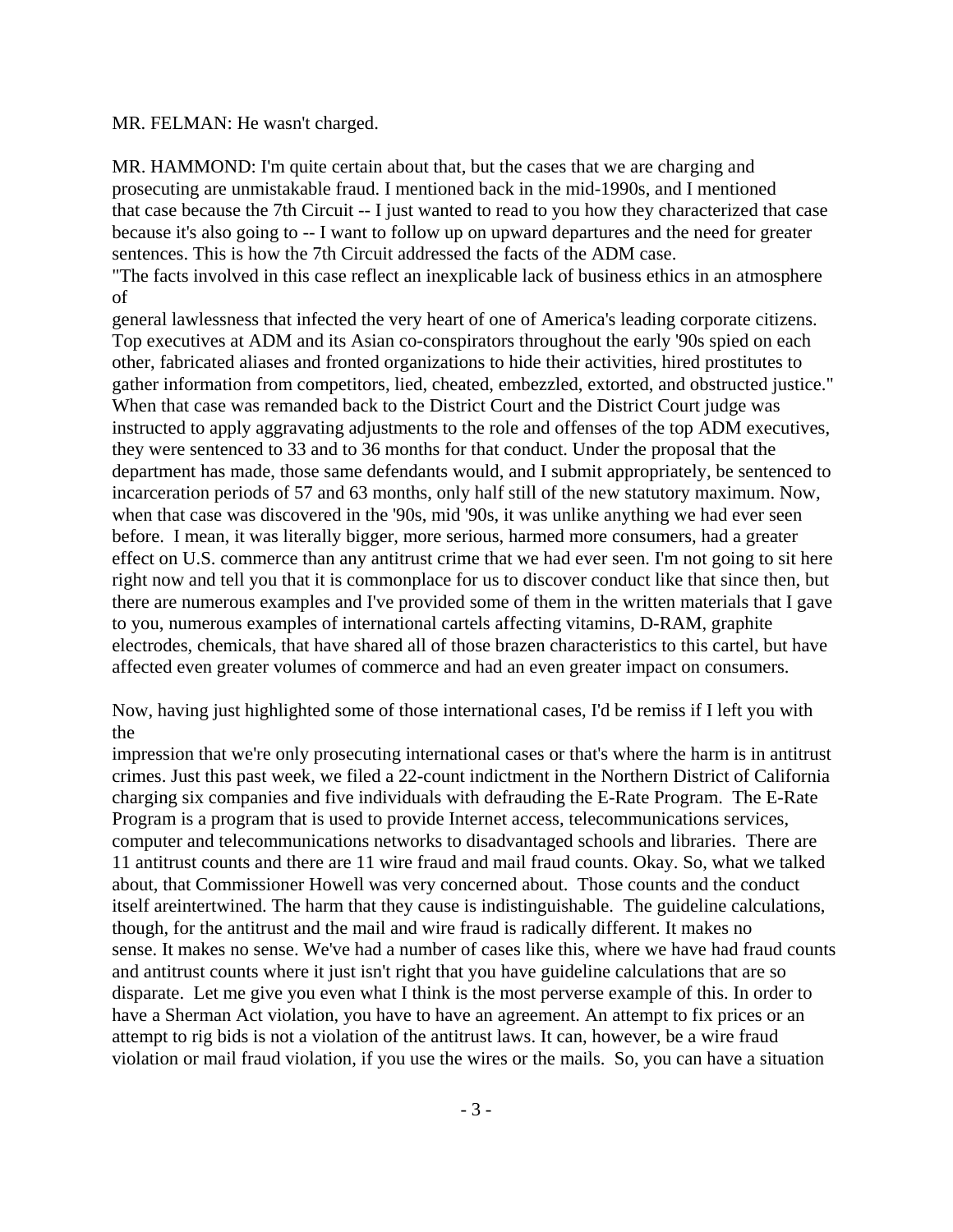in which we would prosecute an attempt to fix prices that would result in two or three or four times greater jail sentences than if they had actually consummated the agreement, carried it out, and victimized the consumers. That's the situation that we have right now and that's exactly what Congress has tried to eliminate and tried to narrow through the Act to raise the statutory maximums. Now, let me just say a few things about our proposal. I know you've got my written remarks on it, and I'd be happy to answer all your questions, but I wanted to point out a few things.

First of all, please be careful when doing the math with this, as I know you will be, but it can be confusing. Earlier, we heard about unprecedented 11 level adjustments, all right, under our proposal. Well, I guess what that's comparing to is under the old guidelines, if you began with a 10 and you added the highest adjustment of seven points for commerce over 100 million, you got to 17. We've suggested that the highest volume of commerce adjustment level should be at one billion. So, if you're going to compare a \$101 million in commerce versus a \$1.1 billion in commerce, well, I guess then that's an 11 level adjustment. I would suggest, instead of doing that math, that you compare what we would have if you have more than 80 million but less than 160 and you want to compare that to more than 100 million, under the old guidelines, you would have a three level adjustment, not an 11 level adjustment, but a three level adjustment. It's also a great exaggeration to suggest that all sentences are being doubled. That's not at all accurate. As you go through the table, particularly as you go with increasing volumes of commerce, you see you go from 100 percent the base offense level quickly to 66 percent to 50 percent to 33 percent. It varies over the scope of the table. I would submit to you that this is a modest proposal that the division has made. Why do I say it's modest? Well, let's first look at the high end. In order to get to where Congress says we should be at a 10-year maximum for the most egregious conduct, you would have to have an antitrust conspiracy in which the defendant's participation alone, not the scope of the entire conspiracy, but through the defendant's company's participation involved over \$1 billion, and that still doesn't get you to the top. You would still have to have a Chapter 3 adjustment like a role in the offense. If you were the ringleader, if you started it at 13 under our proposal and you added 15 because that defendant's participation involved over a billion dollars, and then you still added plus four for role in the offense, then you will get to 32 and then you will be in an offense range which will allow for the statutory maximum. That same billion dollar conspiracy, a billion dollar conspiracy where the defendant accepts responsibility and gets a three level adjustment, can bring you under five years, half of the statutory maximum, less than half of the statutory maximum.

I say that this proposal is modest for another reason and again I'll draw your attention to the comparison. At \$1 million, when you compare that with the \$200,000 loss, our proposal provides 2R1.1 is still four levels below the comparable fraud provision. When you get past that, for crimes involving more than \$5 million of commerce, the gap is still six to eight levels difference. There still is a six to eight level difference between our proposal and the equivalent 2B1.1 loss provisions. We are asking you to do what Congress has tried to do which is narrow the gap between the way antitrust offenses and fraud offenses are treated under the law. We ask that you narrow that gap as to how they're treated under the guidelines.